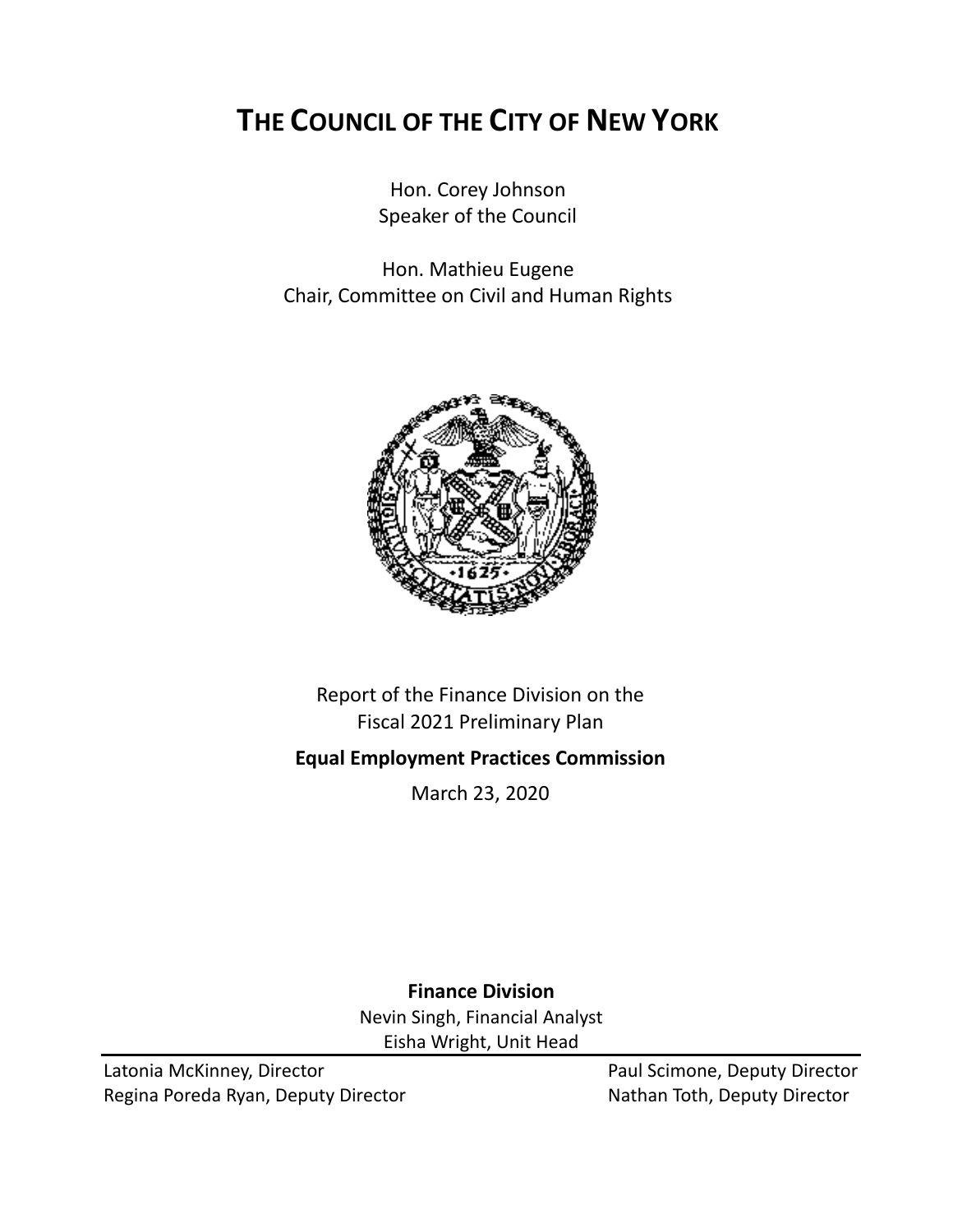# Table of Contents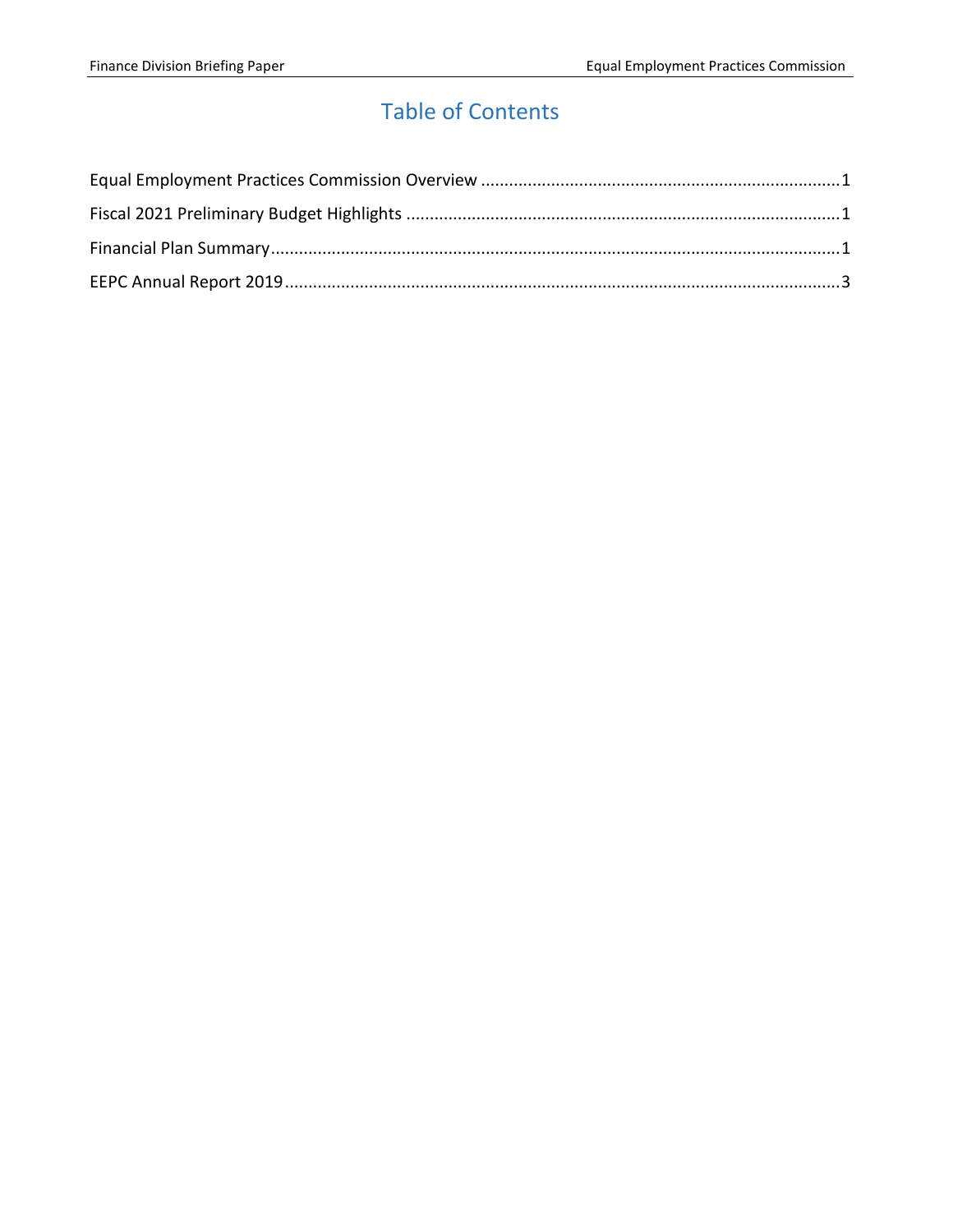### <span id="page-2-0"></span>Equal Employment Practices Commission Overview

The Equal Employment Practices Commission (EEPC or the Commission) is an independent Commission comprised of five commissioners, empowered by the New York City Charter to monitor and evaluate the employment programs, practices, policies, and procedures of all City agencies to ensure that they maintain an effective, affirmative employment program of equal employment opportunity for protected groups who are employed by, or seek employment with, the New York City government. The Charter authorizes the appointment of two Commissioners by the Mayor, two by the City Council, and the joint appointment of the Chair by the City Council Speaker and the Mayor. All Commissioners serve part-time, for four-year staggered terms.

The EEPC reviews the affirmative employment plan of each City agency and provides appropriate recommendations, conducts public and private hearings to discuss major Equal Employment Opportunities (EEO) topics relevant to the City of New York, and annually publishes a report to the Mayor and City Council on the activities of the Commission.

There are currently 141 agencies within EEPC's jurisdiction, including the Office of the Mayor, all mayoral agencies, and the City Council. According to the City Charter, the EEPC must audit the employment programs of these agencies at least once every four years to ensure that they are in compliance with City, State, and federal regulations and requirements. If an agency is not following the guidelines set by EEO policies, the City Charter requires that the EEPC provide recommendations to the agency and monitor the agency for a period of up to six months to ensure compliance. The EEPC has the authority to conduct both general audits and issue-specific audits all of which are conducted using uniform standards and guidelines.

This report provides a review of EEPC's Fiscal 2021 Preliminary Budget. In the section below, the Fiscal 2021 Budget is presented, which details spending by Personal Services (PS) and Other Than Personal Services (OTPS), followed by the Financial Plan Summary chart, which provides an overview of EEPC's budget by unit of appropriation, funding source and headcount. EEPC is not reviewed in the Preliminary Mayor's Management Report, and does not have a capital budget.

#### <span id="page-2-1"></span>Fiscal 2021 Preliminary Budget Highlights

The Fiscal 2021 Preliminary Budget totals \$1.3 million, including \$1.2 million for PS spending to support 14 full-time employees and \$87,000 in OTPS spending. The Fiscal 2021 Preliminary Budget shows an increase of \$48,000 or four percent when compared to the \$1.2 million in the Fiscal 2020 Adopted Budget. Funding for EEPC's budget is entirely derived from City tax-levy.

#### <span id="page-2-2"></span>Financial Plan Summary

The table below provides an overview of EEPC's actual expenditures for Fiscal 2018 and Fiscal 2019, the Adopted Budget for Fiscal 2020, and planned expenditures for Fiscal 2020 and Fiscal 2021 as proposed in the Fiscal 2021 Preliminary Plan.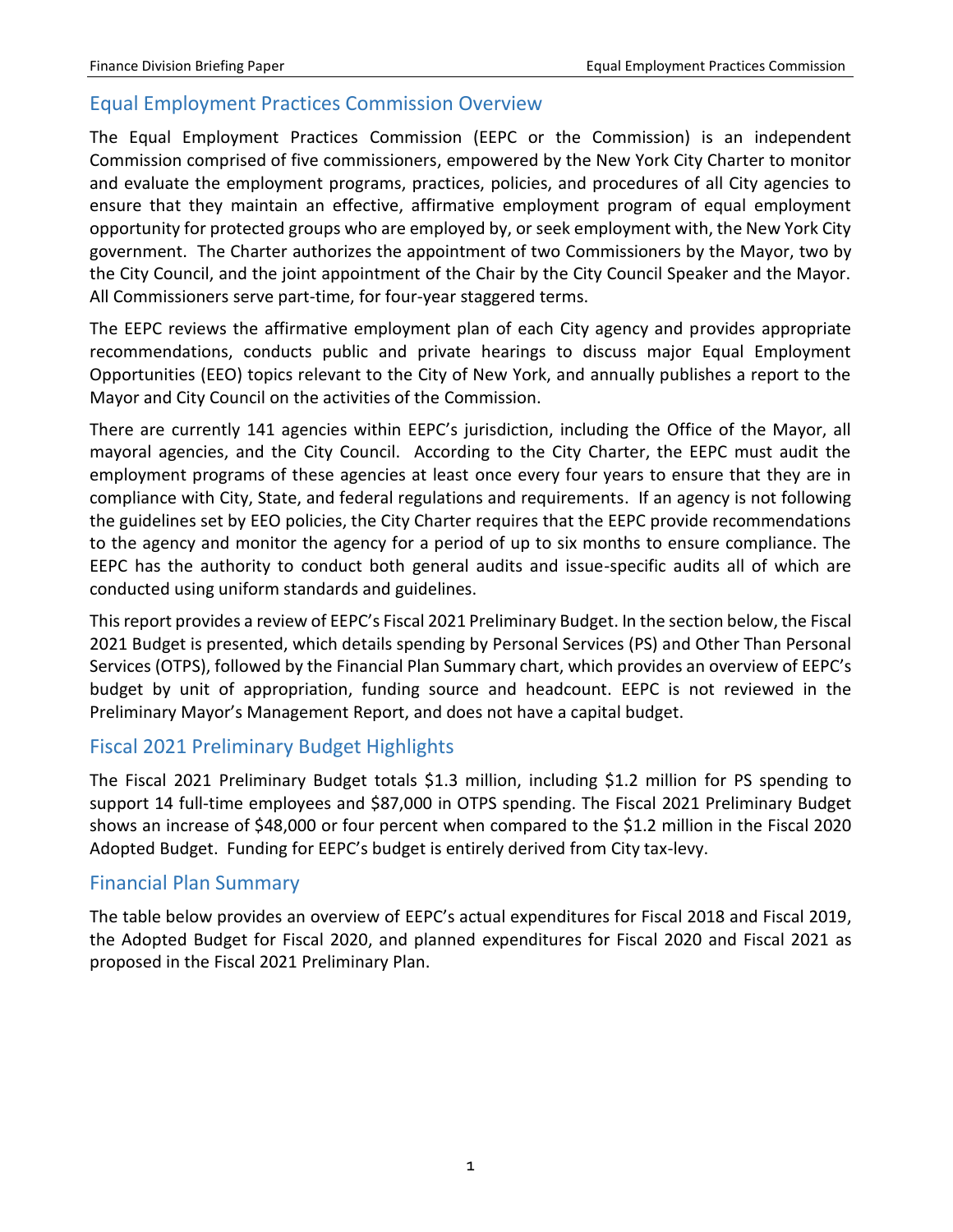| <b>EEPC</b> Financial Summary         |             |             |             |                         |             |                  |
|---------------------------------------|-------------|-------------|-------------|-------------------------|-------------|------------------|
| <b>Dollars in Thousands</b>           |             |             |             |                         |             |                  |
|                                       | <b>FY18</b> | <b>FY19</b> | <b>FY20</b> | <b>Preliminary Plan</b> |             | *Difference      |
|                                       | Actual      | Actual      | Adopted     | <b>FY20</b>             | <b>FY21</b> | <b>FY20-FY21</b> |
| <b>Spending</b>                       |             |             |             |                         |             |                  |
| <b>Personal Services</b>              | \$820       | \$1,030     | \$1,170     | \$1,157                 | \$1,181     | \$11             |
| <b>Other Than Personal Services</b>   | 67          | 117         | 50          | 63                      | 86          | 36               |
| <b>TOTAL</b>                          | \$887       | \$1,147     | \$1,220     | \$1,220                 | \$1,267     | \$48             |
| <b>Personal Services</b>              |             |             |             |                         |             |                  |
| <b>Full-Time Salaried - Civilian</b>  | \$818       | \$1,030     | \$1,147     | \$1,134                 | \$1,158     | \$11             |
| P.S. Other                            | 2           | $\Omega$    | 23          | 23                      | 23          | 0                |
| <b>SUBTOTAL</b>                       | \$820       | \$1,030     | \$1,170     | \$1,157                 | \$1,181     | \$11             |
| <b>Other Than Personal Services</b>   |             |             |             |                         |             |                  |
| Other Services & Charges              | \$31        | \$43        | \$15        | \$6                     | \$51        | \$36             |
| Supplies & Materials                  | 4           | 10          | 24          | 24                      | 24          | 0                |
| <b>Contractual Services</b>           | 21          | 52          | 7           | 14                      | 7           | 0                |
| Property & Equipment                  | 11          | 12          | 4           | 19                      | 4           | 0                |
| <b>SUBTOTAL</b>                       | \$67        | \$117       | \$50        | \$63                    | \$86        | \$36             |
| <b>TOTAL</b>                          | \$887       | \$1,147     | \$1,220     | \$1,220                 | \$1,267     | \$48             |
| <b>Funding</b>                        |             |             |             |                         |             |                  |
| City Funds                            |             |             | \$1,220     | \$1,220                 | \$1,267     | \$48             |
| <b>TOTAL</b>                          | \$887       | \$1,147     | \$1,220     | \$1,220                 | \$1,267     | \$48             |
| <b>Budgeted Headcount</b>             |             |             |             |                         |             |                  |
| <b>Full-Time Positions - Civilian</b> | 11          | 12          | 14          | 14                      | 14          | 0                |
| <b>TOTAL</b>                          | 11          | 12          | 14          | 14                      | 14          | 0                |

*\*The difference of Fiscal 2020 Adopted Budget compared to Fiscal 2021 Preliminary Budget.*

The Fiscal 2020 Budget remains unchanged at \$1.22 million while the Fiscal 2021 Budget increases by \$47,625 to \$1.27 million. The increase reflected in Fiscal 2021 is a result of increases to the OTPS budget of approximately \$36,000 for miscellaneous expenses, and an increase in Personal Services salary expenditures of approximately \$11,000. The OTPS expenditures were for supplies, equipment, and trainings, and was funded from PS accruals. There were no new actions in EEPC's budget in the November 2019 Plan or the Fiscal 2021 Preliminary Plan.

The headcount remains the same since the Fiscal 2020 Adopted Budget at 14 positions. The EEPC currently has one of those positions vacant, the Director of Learning and Development. This position has been vacant since September 2019 and the agency is actively searching for qualified applicants. Two Community Coordinator positions were filled in March 2020. Note that the five Commissioners serve on a part-time basis and are paid from the OTPS budget. In July 2019, the Mayor and City Council Speaker appointed Sasha Neha Ahuja as the new Chair of the Commission, which is a position that had been vacant since 2015. The chart below shows the organizational structure of EEPC.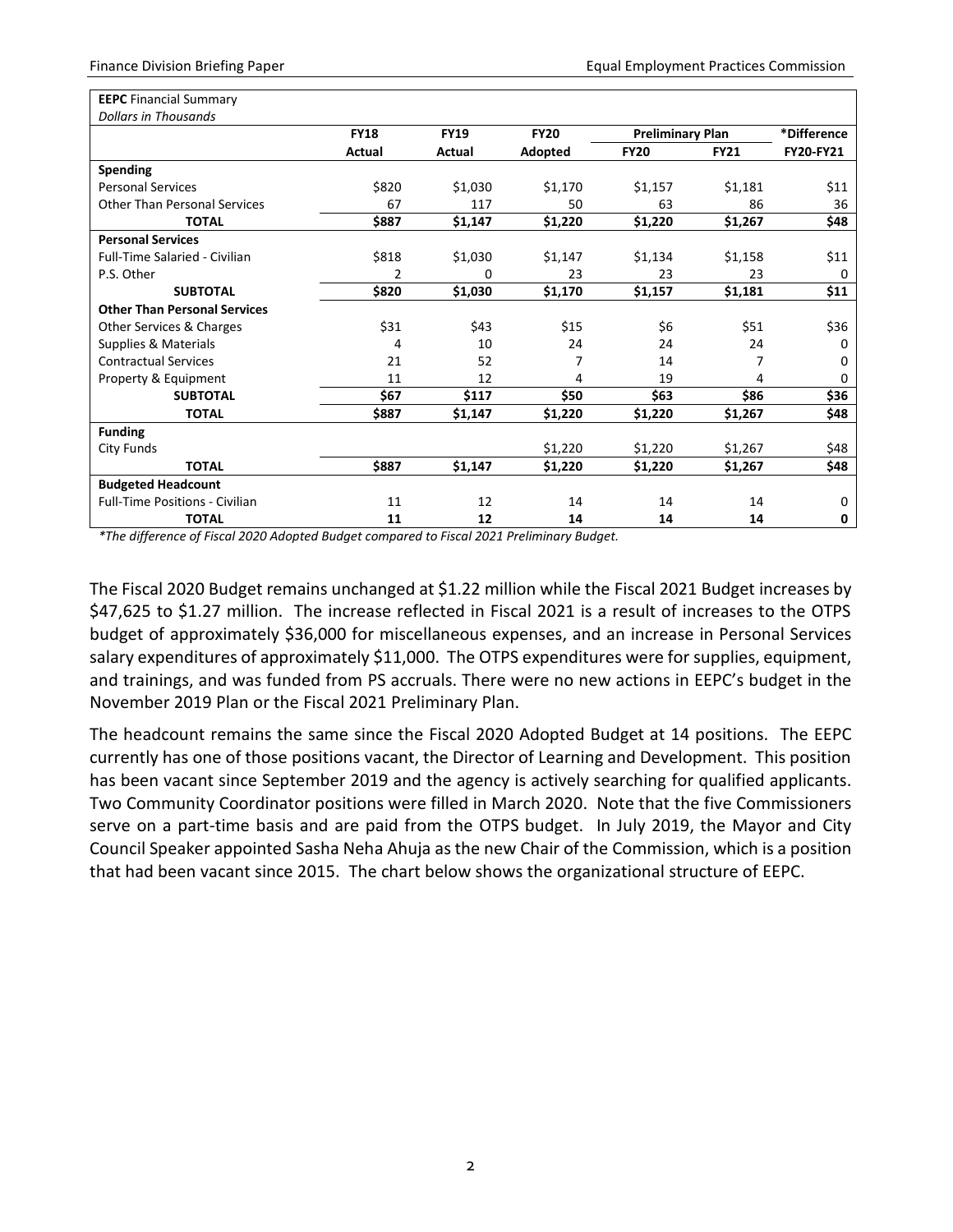

**EEPC 2019 Organizational Structure**

\*Source: EEPC 2019 Annual Report

#### <span id="page-4-0"></span>EEPC Annual Report 2019

The Annual Report was submitted to the Council on March 5, 2020. EEPC highlights its audit and monitoring, research initiatives, and general operational procedures. EEPC conducts a general employment audit once every four years to assess whether a municipal entity's employment and EEO program is in compliance with local, state, and federal regulations. In addition, issue-specific audits are conducted on sexual harassment, employment hiring and promotion practices, disability hiring and accommodations, and procedures to investigate discrimination complaints.

A new audit was created in 2019 through Local Law 13 which requires EEPC to collect and analyze data on race and ethnicity and provide recommendations when certain groups are underutilized. The first report on this citywide data is due in February 2021. EEPC continues to maintain that compliance with Local Law 13 will be difficult without further resources. In 2019, EEPC testified for the need of approximately \$500,000, or a 40 percent addition to their budget.

In 2019, EEPC initiated 48 audits, its largest number of audits in its history. When an entity is audited and required to take corrective action, upon completion of the required actions, EEPC will issue a Determination of Compliance. EEPC in 2019 increased the number of Determinations of Compliance to 44, an increase of 43 percent above 2018. Of the 44 determinations issued, 12 did not require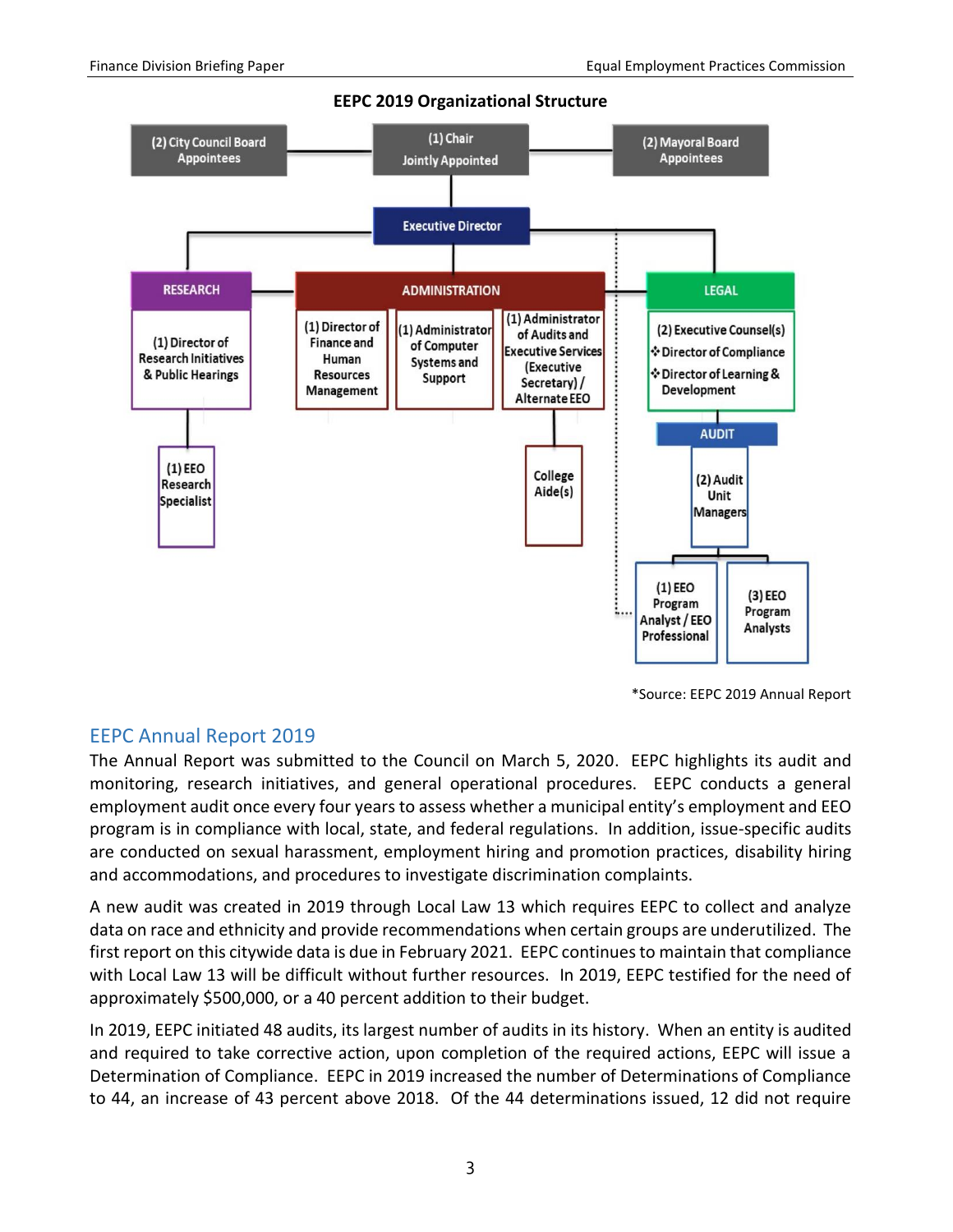action or monitoring, while 32 implemented corrective actions to obtain their Determinations of Compliance. Those 32 entities and the number of corrective actions they undertook are below.



#### **Agencies and the Number of Corrective Actions Completed in 2019**

The EEPC Annual Report also lays out the specific actions for each entity with a completed audit. The documents issued to each agency with their specific requirements constitute 244 pages of the 300 page report. The number of entities that received requirements for corrective action was 40, with 37 of those pertaining to the review of sexual harassment practices. The three remaining entities required corrective action relating to the review of their employment practices. Organizations that require corrective actions and have not completed them by the end of 2019 are below, along with the number of remaining corrective actions the organizations still must complete. Of note, the City Council was issued 29 corrective actions relating to the intake and procedures of sexual harassment prevention and response practices.